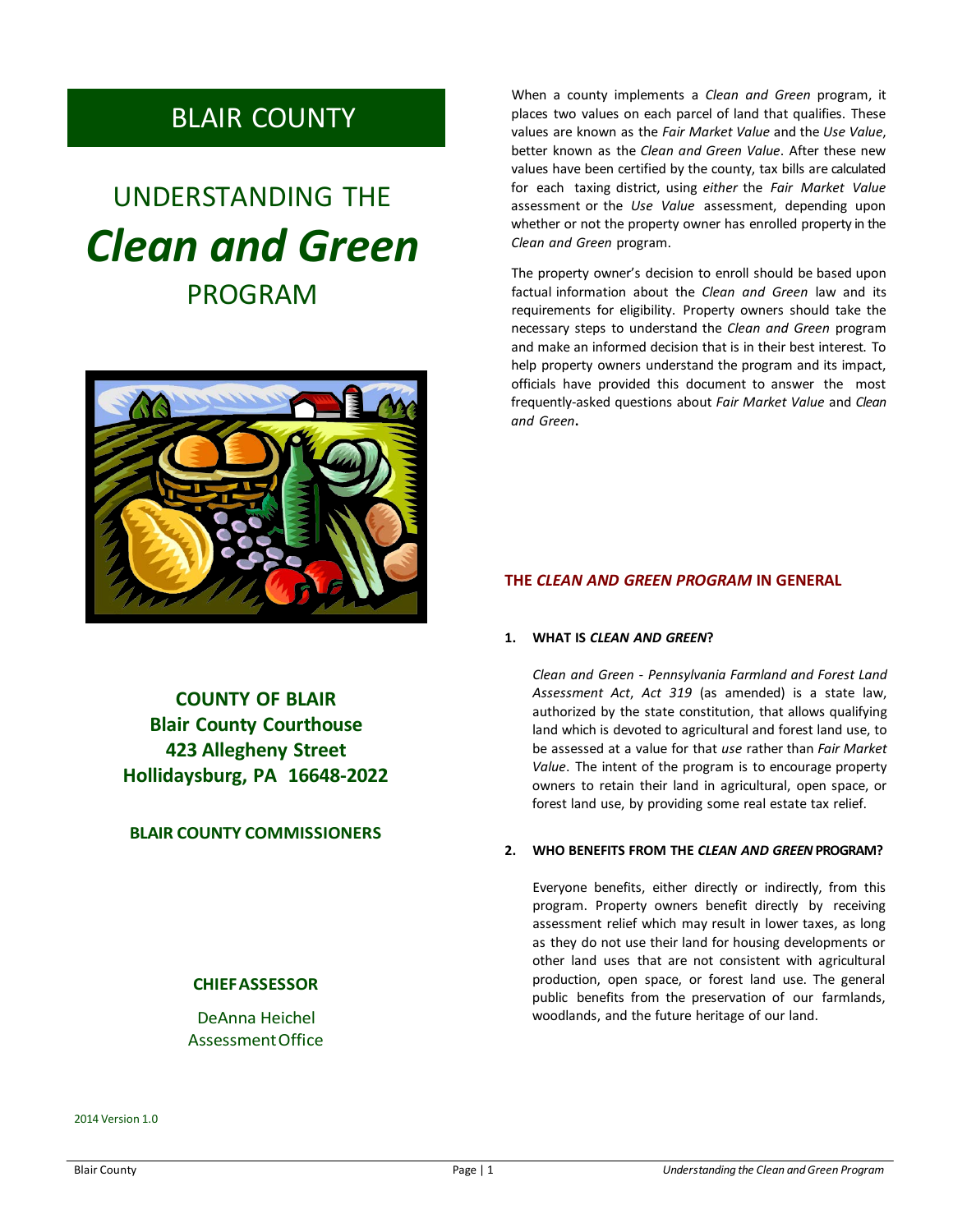#### **3. WHAT BENEFIT IS PROVIDED TO LANDOWNERS WHOSE LANDS QUALIFY FOR THE** *CLEAN AND GREEN* **PROGRAM?**

Property owners whose lands are eligible for *Clean and Green* receive a different tax assessment value than other landowners. Normally, the value of property for tax purposes is based on the property's *Fair Market Value*. Properties enrolled in the *Clean and Green* program will be valued on a *Use Value* basis. Valuation of property on a *Use Value* basis will most often result in a lower tax assessment value and lower property taxes to be paid by the owner than what the owner would pay under a tax assessment based on *Fair Market Value*.

#### **4. WHAT IS** *FAIR MARKET VALUE* **AND HOW IS IT DETERMINED?**

*Fair Market Value* is the typical value that a property is worth under normal circumstances. It reflects the value that a willing seller would sell and a willing buyer would pay to buy the property, neither of whom is under any pressure to act. *Fair Market Value* not only reflects the value of the property's current use but also the property's potential for other uses that are best suited for the property's particular characteristics and conditions (often referred to as the property's highest and best use). The process of estimating the *Fair Market Value* of a property is called an *appraisal*. An appraisal is an opinion of value supported by sufficient evidence to arrive at that conclusion of value.

#### **5. WHAT IS** *USE VALUE* **OR** *CLEAN AND GREEN VALUE* **AND HOW IS IT DETERMINED?**

*Use Value* does not consider all of the property's potential uses or the property's highest and best use. *Use Value* considers what the property is worth if the property is only used as agricultural land or woodland. Use valuation presumes that the land will not be used for any other purpose. The value of the property is determined from the income the land would typically generate if the land were used for agricultural land or woodland purposes. Valuation of property on a *Use Value* basis will likely result in a lower tax assessment value being assigned to the property than valuation of property on a *Fair Market Value* basis. The *Clean and Green* law also states that the *Use Value* must reflect the potential of the individual parcel to produce based upon soil capability. Another way to explain *Use Value* is the amount of money that a prudent investormight invest in an acre of land and receive a reasonable rate of return from the land use itself.

# **6. WHO DETERMINES** *CLEAN AND GREEN USE VALUES***?**

Each year, the Department of Agriculture publishes maximum *Use Values* for each county. The *Use Values* published by the Department reflect the maximum values

for each subcategory of land (based on soil type) enrolled in *Clean and Green* under three (3) major categories (*Agricultural Use, Agricultural Reserve, and Forest Reserve*). Counties may not assign a higher *Use Value* for any land subcategory than the value published by the Department. Counties may apply lower *Use Values* than the Department's published values to anyone or to all land subcategories as long as they are applied uniformly to all properties and are supportable by county appraisers. As a standard practice, properties enrolled in *Clean and Green* will not have a *Use Value* applied in any given year that the *Use Value* exceeds the "base year" market value of the land.

#### **7. DO I GET A TAX REDUCTION ON MY BUILDING(S) UNDER** *CLEAN AND GREEN***?**

Partially. The *Clean and Green* program primarily benefits the land portion of the assessment. The value of the residence and non-farm commercial buildings is not affected by *Clean and Green*. The 1998 amendment to *Clean and Green* now requires counties to use the contributory value methodology when appraising farms or outbuildings. The regulations to the *Clean and Green Act* require counties to use a particular method (referred to as the "extraction method") to calculate the contributory value of farms and outbuildings. Valuation of these buildings under a contributory value methodology may cause the tax assessment value of these buildings to be lowered. If a county is already using this methodology, further reductions will not likely occur.

#### **8. DOES THE** *USE VALUE* **ASSESSMENT AFFECT ALL OR PART OF MY TAXES?**

All. If the *Clean and Green* application is approved, then the *Use Value* assessment will be used when computing all county, municipal, and school real estate taxes.

#### **9. IS THE LAND UNDER MY HOUSE AND OUTBUILDINGS ELIGIBLE FOR** *USE VALUE* **ASSESSMENT?**

Yes. Amendments to the *Clean and Green Act* require the portions of land enrolled in *Clean and Green* that support the residence, known as *curtilage* (includes the yard, driveway, on-lot sewage system, access to other buildings, etc.), and farm buildings to be assessed at *Use Value*. These provisions of the *Act* allow counties to remove the preferential assessment from the base acre on which improvements exist for properties not in active agricultural use. Preferential assessments will continue on the base acre if the majority of the entire parcel enrolled in *Clean and Green* is in active agricultural production.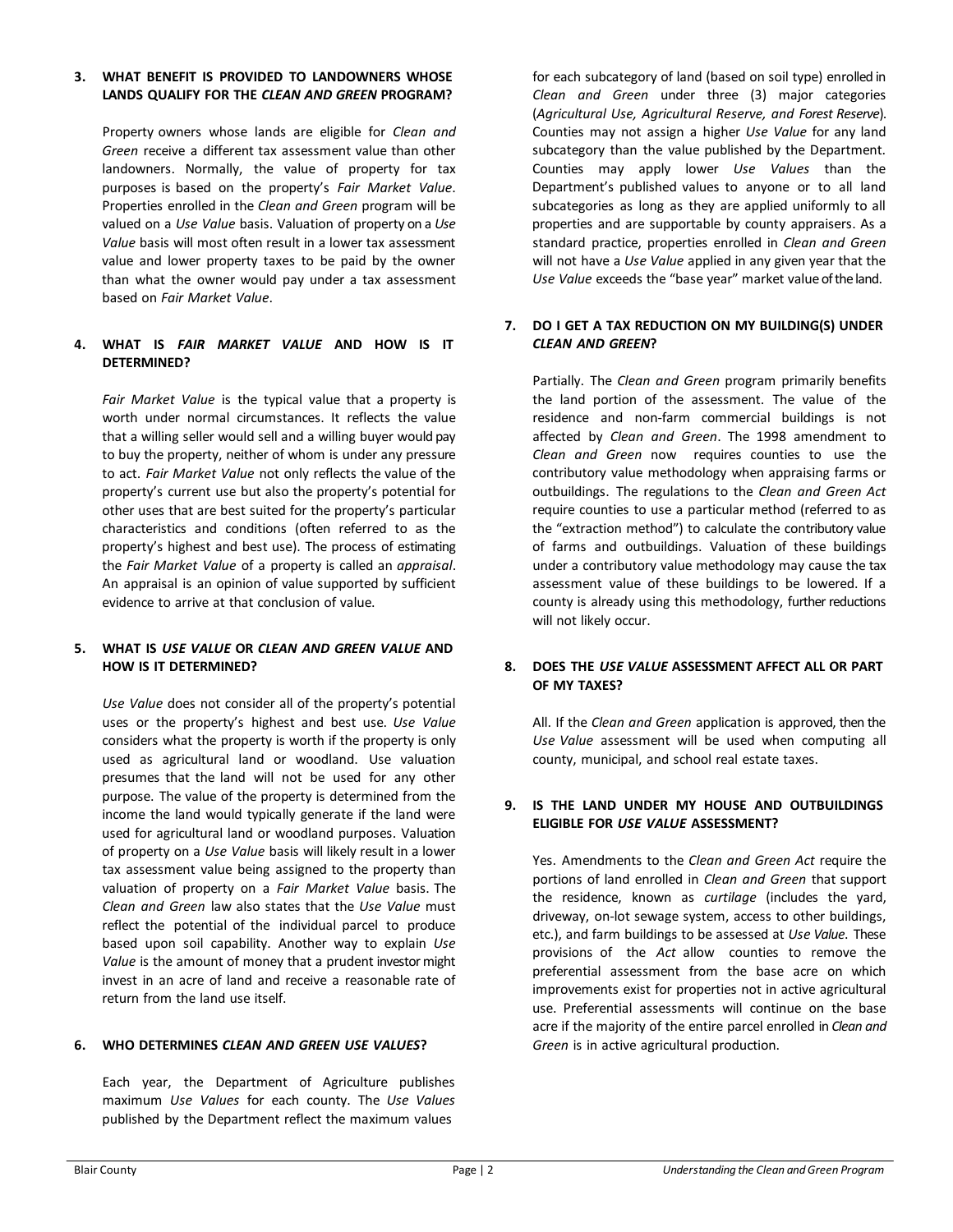#### **10. IF I PARTICIPATE IN** *CLEAN AND GREEN***, DO I LOSE MY RIGHTS TO USE THE LAND AS I WISH?**

Being enrolled in *Clean and Green* puts no restriction on the daily management of your land. You may use your land as you choose, subject to land use regulations, state and local laws, and the provisions defined in the *Act*. It is simply an agreement or covenant that as long as property owners do not change the use to an ineligible use, then they may receive the benefits provided under *Clean and Green*.

However, the tax relief your property receives under the *Clean and Green* program is conditioned upon your keeping your land in agricultural, open space, or forest land use. If you enroll your property in *Clean and Green* and then change the property's use to one which is not authorized under the *Clean and Green Act*, you will be required to repay roll back taxes, all or a portion of the tax relief that enrollment in *Clean and Green* has provided, plus interest. Keep in mind that a change in use of even a portion of the property to a use not authorized under the *Clean and Green Act* will likely trigger liability for roll back taxes and interest on the entire property enrolled.

#### **11. HOW LONG WILL MY LAND BE IN THE** *CLEAN AND GREEN* **PROGRAM?**

The *Clean and Green* program does not require you to reapply each year for *Use Value* tax assessment. Once a property is enrolled in the program, it will remain in the program *continuously*, at least until the property owner changes the use to one which is not authorized under the *Act*. If the owner uses any portion of his or her *Clean and Green* enrolled land in a manner which is not authorized by the *Clean and Green Act* and which triggers roll back taxes on the entire portion of the owner's land, the owner hasthe option of terminating the *Clean and Green* assessment by filing a notice of termination or continuing the *Clean and Green* assessment of the remaining portion of his or her land that continues to qualify. The county assessor will be responsible for adjusting the property's tax assessment value to reflect those changes in value that the *Act*requires. *Note:* **When a property is enrolled in the program, it remains in the program unless a "violation of use" occurs.**

#### **12. MAY I BUILD A HOUSE OR OTHER BUILDINGS ON LAND I HAVE ENROLLED IN** *CLEAN AND GREEN* **WITHOUT CAUSING ADVERSE TAX CONSEQUENCES?**

The owner may always build a residential building on *Clean and Green* land. Also, buildings that are necessary for agricultural production may be built on lands enrolled in *Clean and Green*.

#### **APPLICATION AND ELIGIBILITY**

#### **13. HOW DO I ENROLL MY LAND IN** *CLEAN AND GREEN***?**

To enroll your land in *Clean and Green*, you must submit an application to your county Assessment Office.

#### **14. WHERE DO I GET AN APPLICATION, AND WHERE DO I APPLY?**

As of January 1, 2016, applications for enrollment will be available. You may request an application in writing or by telephone, or you may pick up an application from your county Assessment Office. Please see the last page of this document for the Assessment Office address and telephone number.

#### **15. WHAT IS THE COST TO ENROLL MY LAND IN THE** *CLEAN AND GREEN* **PROGRAM?**

There may be a one-time application fee for enrolling your land in *Clean and Green*. There will also be a fee for recording your approved application and recording any future amendments to your application that are approved. The county must refund your recording fee if your application is not approved.

#### **16. WHEN MUST I APPLY FOR ENROLLMENT IN** *CLEAN AND GREEN***?**

In order for you to receive the tax benefits provided under the *Clean and Green* program for the next tax year, you must submit an application by June 1 of the current year. If your county conducts a countywide reassessment of properties during the year, the deadline for submitting an application is extended to October 15, or 30 days after the final order of assessment values issued by the county's Board of Assessment Appeals/Revision. If your application is submitted after the application deadline, your application will still be considered for approval in *Clean and Green*; however, you will not receive the tax benefits on your property until the second tax year after the year in which you submitted your application. See the last page of this document for your *Clean and Green* enrollment deadline.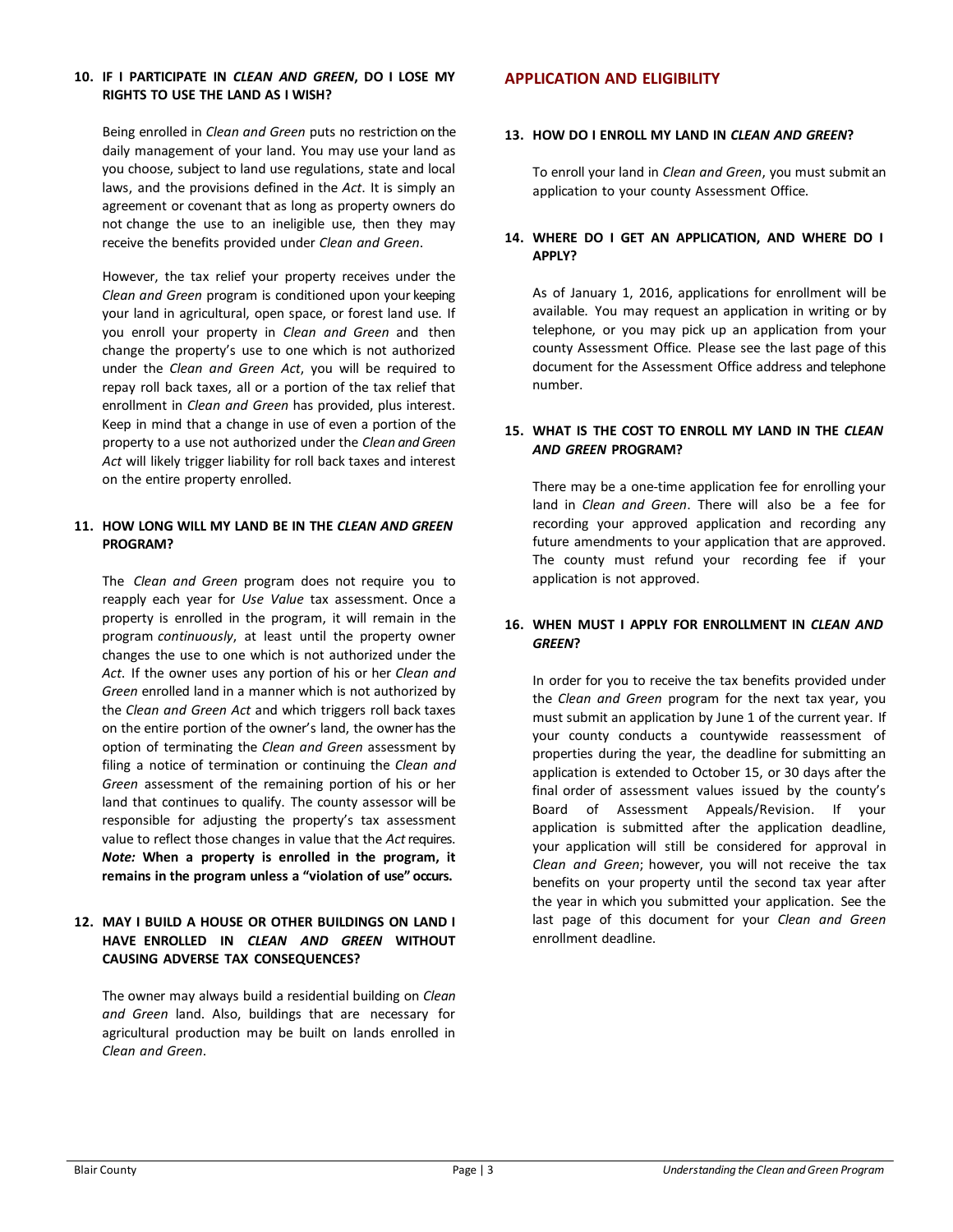#### **17. WHAT ARE THE MINIMUM REQUIREMENTS THAT MY LAND MUST MEET IN ORDER TO BE ELIGIBLE FOR** *CLEAN AND GREEN***?**

In order for your land to be eligible for *Clean and Green* assessment, the *Act* requires your use of the land to meet the minimum requirements of one or more of the three (3) types of uses that the *Act* identifies as eligible for *Clean and Green* assessment. The total number of contiguous acres, including curtilage, must be a minimum of ten (10) acres for the following use types: *Agricultural Use*, *Agricultural Reserve*, and *Forest Reserve*.

*Agricultural Use* lands must have been devoted to agriculture during the previous three (3) years, and must either be a minimum of 10 contiguous acres in area or, if less than 10 acres, must have an anticipated annual gross income from agricultural production of at least \$2,000. *Agricultural Use* lands will also include farm wood lots that are contiguous to the owner's agricultural land, regardless of whether or not these wood lots meet the minimum acreage requirements that apply to *Forest Reserve* lands. The *Act* provides that "agricultural production" also includes enrollment of your land in a federal soil conservation program. The *Act* also recognizes that your land may still qualify for *Clean and Green* under this category even if you do not personally farm the land, as long as you are renting the land to another for use in agricultural production.

*Agricultural Reserve* lands are open space lands. In order to qualify, the land must be at least 10 contiguous acres in area, noncommercial, and must be open to the public for outdoor recreation or enjoyment of the land's scenic or natural beauty. The owner may not charge for public access to his or her property.

*Forest Reserve* lands are lands that are capable of producing timber. In order to qualify, the land must be at least 10 contiguous acres in area and must be capable of producing at least 25 cubic feet per acre of timber per year.

#### **18. IF I OWN ADJOINING, BUT SEPARATELY DEEDED LAND TRACTS, MAY I ENROLL ALL THESE TRACTS IN** *CLEAN AND GREEN***?**

If your tracts are being used in a manner that would allow them to qualify for *Clean and Green*, you may enroll all of your tracts in *Clean and Green* and may apply for all of these tracts in a single application. Remember that any change in use to one which is not authorized by the *Act*may result in roll back taxes being charged on the entire enrolled parcel, as defined by the application. If each deed individually qualifies for the program, you may wish to consider enrolling them under separate applications.

#### **19. AM I REQUIRED TO ENROLL ALL OF MY ADJOINING, BUT SEPARATELY DEEDED TRACTS IN** *CLEAN AND GREEN***?**

No. You are not required to enroll all of your adjoining tracts in *Clean and Green*.

#### **20. IF NONE OF MY DEEDED CONTIGUOUS LAND TRACTS MEET THE MINIMUM REQUIREMENTS FOR ELIGIBILITY, COULD MY LAND STILL QUALIFY FOR** *CLEAN AND GREEN***?**

Eligibility for *Clean and Green* is determined from the standpoint of the total contiguous area of the land identified in the *Clean and Green* application. The owner of two adjoining land tracts that together meet the minimum requirements of eligibility is entitled to enroll these tracts for *Clean and Green* assessment, even though each of the tracts would not qualify individually. However, the owner would need to enroll both tracts under one application.

# **21. IF MY LAND IS ALREADY ENROLLED IN** *CLEAN AND GREEN* **AND I ACQUIRE ADJOINING LAND THAT WOULD NOT QUALIFY INDIVIDUALLY FOR** *CLEAN AND GREEN***, MAY I ENROLL THE ACQUIRED LAND IN** *CLEAN AND GREEN***?**

Yes. As long as the acquired land will be used in a manner that is consistent with the uses authorized in the *Clean and Green* program, the acquired land will qualify for *Clean and Green* and the owner may submit an amended application for inclusion of the acquired land in *Clean and Green*. An additional recording fee may apply.

#### **22. MAY I INCLUDE LAND TRACTS THAT DO NOT ADJOIN OTHER LAND TRACTS ON THE SAME** *CLEAN AND GREEN* **APPLICATION?**

No. It is suggested that the property owner submit separate applications for land tracts that are not connected to other tracts that you are seeking to enroll in *Clean and Green*. However, the land that is separate must itself meet the requirements of eligibility in order to be approved for enrollment in *Clean and Green*.

#### **23. WHAT IF A PORTION OF MY DEEDED TRACT IS NOT BEING USED FOR A PURPOSE THAT THE** *CLEAN AND GREEN ACT* **WOULD RECOGNIZE AS AN AUTHORIZED USE? DOES THIS MEAN THAT THE TRACT IS NOT ELIGIBLE FOR** *CLEAN AND GREEN***?**

Use of a portion of land for purposes other than *Clean and Green* will not prevent the portion of land that is being used for *Agricultural Use*, *Agricultural Reserve*, or *Forest Reserve* from being enrolled in *Clean and Green*. However, the portion that is not being used for *Agricultural Use*, *Agricultural Reserve*, or *Forest Reserve* will be assessed at *Fair Market Value*, rather than *Use Value*.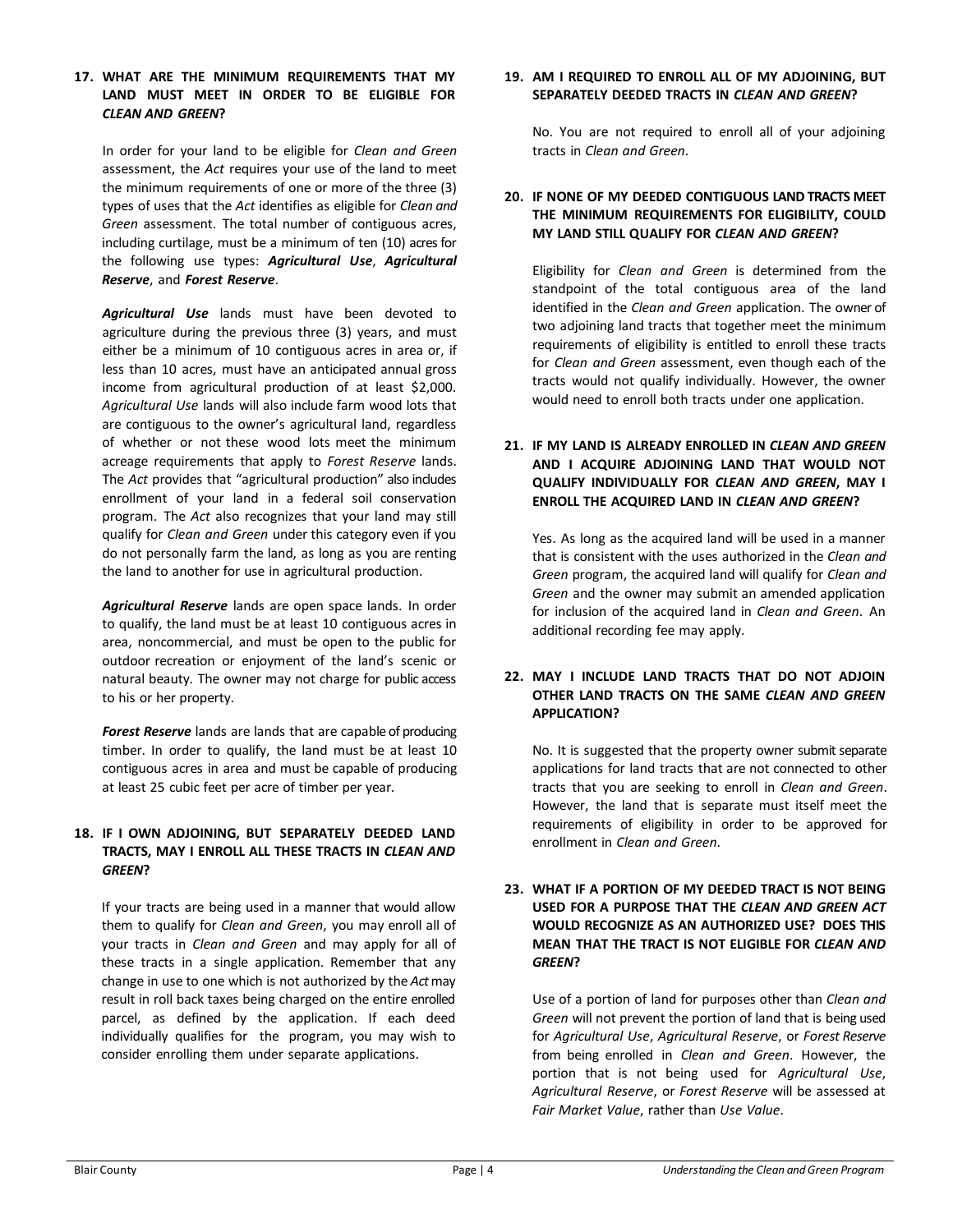The property owner may be required to submit a map indicating the size and location of the portion of the property being used for an ineligible use.

## **AGRICULTURAL USE, AGRICULTURAL RESERVE, AND FOREST RESERVE LANDS IN** *CLEAN AND GREEN*

#### **24. IF I OWN LESS THAN 10 CONTIGUOUS ACRES OF LAND AND I WANT TO ENROLL MY LAND UNDER THE "AGRICULTURAL USE" CATEGORY, WILL I BE REQUIRED TO SUBMIT DOCUMENTS OTHER THAN MY APPLICATION?**

The county may require the owner of land less than 10 contiguous acres to submit additional documents to show that the land has an anticipated annual gross income from agricultural production of at least \$2,000. However, before the county may impose this requirement, the county assessor must notify the owner, in writing, and must clearly state in the notice why the additional documentation is necessary and identify the particular information that the owner needs to submit. The county may not require the owner to demonstrate more than once a year that his or her land meets the income threshold requirement for *Clean and Green* assessment.

#### **25. WHAT IS CONSIDERED AGRICULTURAL PRODUCTION THAT WOULD QUALIFY MY LAND FOR "AGRICULTURAL USE?"**

The *Act* identifies the production of the following commodities as agricultural production that will qualify land for *Clean and Green* as *Agricultural Use*:

- Agricultural, apicultural, aquacultural, horticultural, floricultural, silvicultural, and viticultural products
- Dairy products
- Pasture
- Livestock and livestock products, including equine
- Ranch-raised fur-bearing animals and their products
- Poultry and products of poultry
- Products that are commonly raised or produced on farms which are intended for human consumption, transported, or intended to be transported in commerce
- Items that are processed or manufactured from products commonly raised or produced on farms which are intended for human consumption, transported, or intended to be transported in commerce

Agricultural production also includes enrollment of your land in a federal soil conservation program.

**26. IF ENROLLED UNDER** *CLEAN AND GREEN* **AS "AGRICULTURAL USE," DOES MY LAND STILL QUALIFY FOR** *CLEAN AND GREEN* **ASSESSMENT IF SOMEONE ELSE FARMS THE LAND?**

Yes. Recent amendments to the *Clean and Green Act* recognize that land enrolled under *Clean and Green* as "*Agricultural Use*" will continue to qualify for *Clean and Green* assessment if the land is rented to another person for the purpose of agricultural production. Agricultural production by the owner of the land is not a requirement for eligibility of land in *Clean and Green*.

#### **27. IF ENROLLED IN THE** *CLEAN AND GREEN* **PROGRAM, AM I REQUIRED TO KEEP MY LAND OPEN TO THE PUBLIC FOR RECREATIONAL USE?**

The *Clean and Green Act* only requires owners of lands enrolled as "*Agricultural Reserve*" to allow public access to those lands. **Owners of lands enrolled under** *Clean and Green* **as "***Agricultural Use***" and "***Forest Reserve***" are not required to open their land to the public.**

#### **28. IF MY LAND IS ENROLLED UNDER** *CLEAN AND GREEN* **AS "AGRICULTURAL RESERVE," TO WHAT EXTENT MUST MY LAND BE KEPT OPEN TO THE PUBLIC?**

The *Clean and Green Act* requires lands enrolled under *Clean and Green* as "*Agricultural Reserve*" to be made available to the public for outdoor recreation or the enjoyment of scenic or natural beauty. The requirement for land being open to the public does not mean that the owner may not impose any restrictions on public access. The owner may reasonably limit the points of access to the land and the portions of the land that the public may enter in order to prevent damage to the property or to prevent exposure to hazardous conditions or conditions that threaten persons' safety. These restrictions might include limiting access to the land to pedestrians only, prohibiting hunting or the carrying or discharge of firearms on the land, prohibiting entry where damage to the land might result, or other reasonable restrictions. Landowners whose properties are enrolled under *Agricultural Reserve* may not post the land as "no trespassing."

It is the public's responsibility to inquire which land is open to the public, either by asking the landowner or the county assessor. The reasons for limiting public access must be based upon fact and be acceptable to the county assessor.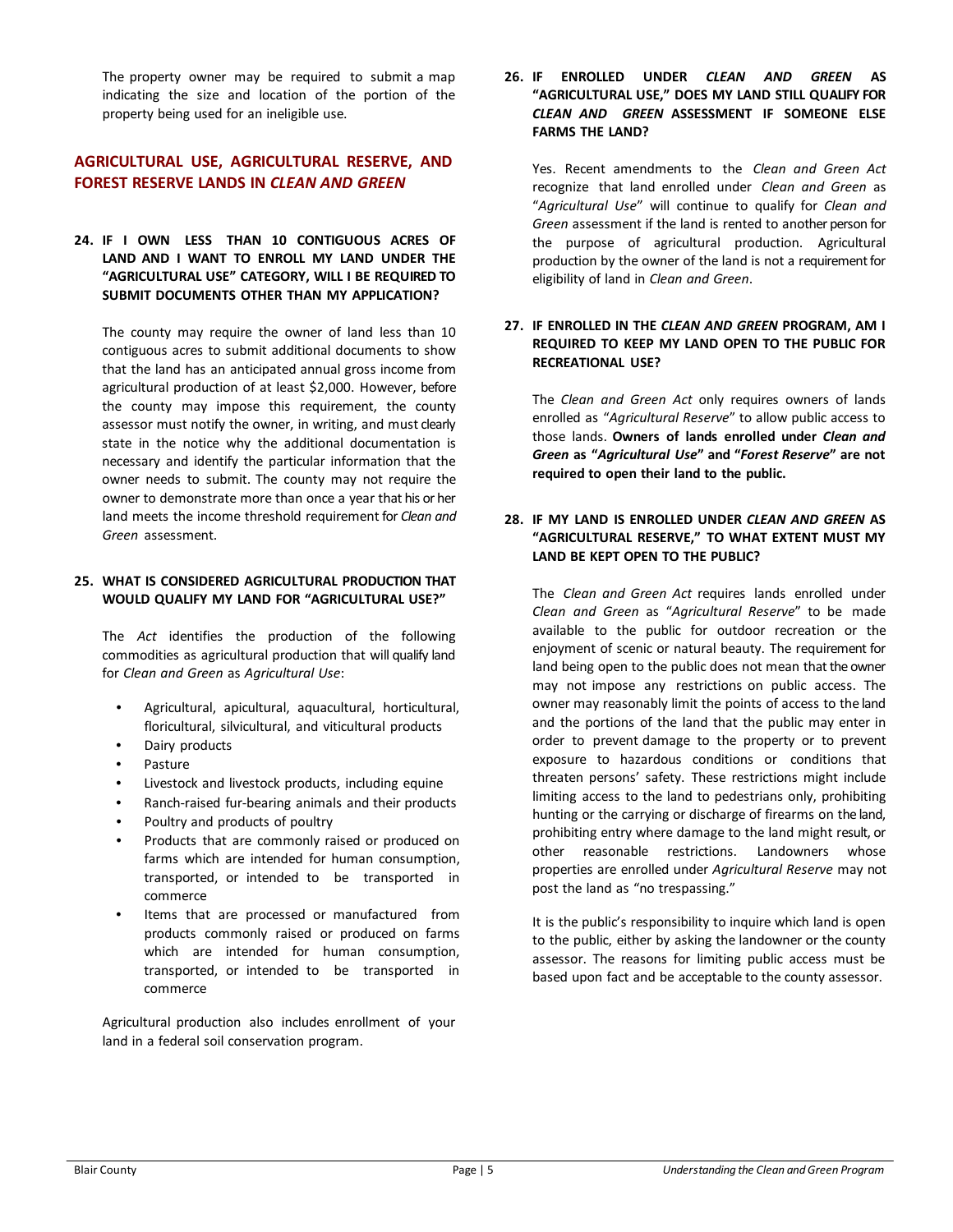**29. DOES THE** *CLEAN AND GREEN ACT* **ALLOW ME TO USE A PORTION OF MY** *CLEAN AND GREEN* **LAND TO ADD A FARM MARKET OR OTHER COMMERCIAL BUSINESS ENTERPRISE?**

Yes, with some conditions. A landowner may use up to two (2) acres of preferentially-assessed *Clean and Green* land for direct commercial sales of agriculturally-related products and activities and for a non-agriculturally- related rural business enterprise, as long as the business is owned and operated by the landowner or certain members of the landowner's family (such as parents, grandparents, children and grandchildren) and the business activity does not permanently prevent agricultural production on the land. Roll back taxes and interest may be imposed on the portion that is used for the commercial business, and that portion may be assessed at *Fair Market Value*, rather than *Use Value*.

#### **30. MAY I EXPAND A NON-AGRICULTURALLY-RELATED BUSINESS ON MY PROPERTY?**

Yes. The landowner may enroll if the non-agriculturallyrelated business or a rural enterprise incidental to the operational unit is conducted on two (2) acres or less of the preferentially-assessed land. If after enrolling in *Clean and Green*, a non-agriculturally-related business or a rural enterprise incidental to the operational unit is started or expanded on the land in addition to the two (2) acres, a violation would occur and a roll back tax would be charged on the entire enrolled acreage.

#### **31. WHAT IS MEANT BY THE TERM, INELIGIBLE LAND?**

*Act 319*, as amended*,* defines ineligible land as: *Land which is not used for any of the three (3) eligible uses (Agricultural Use, Agricultural Reserve, or Forest Reserve) and therefore cannot receive Use Value assessment.*

If, at the time of initial application, the property owner declares any portion of the property under application as ineligible land, not subject to use valuation, this would be referred to as *ineligible land*, and valued at *Fair Market Value*. The boundaries of ineligible land requested and delineated by the landowner must be approved by the assessor.

# **ROLL BACK TAXES AND LAND TRANSFERS OF** *CLEAN AND GREEN* **LAND**

**Note:** Before finalizing any transfer of land enrolled in the *Clean and Green* program, please contact the county assessor to obtain information on roll back taxes and the ramifications of any considered sale.

#### **32. WHAT IS A ROLL BACK TAX AND HOW IS IT IMPOSED ON OWNERS OF** *CLEAN AND GREEN* **LAND?**

A roll back tax is imposed for changes in use of *Clean and Green* property other than the uses normally authorized under the *Clean and Green Act*. The roll back tax is the difference between the real estate taxes (county, municipal and school district) the owner would have paid if the property were assessed under *Fair Market Value* and the reduced taxes the owner paid under *Clean and Green* assessment. The roll back tax is imposed on the entire portion of contiguous land enrolled under the application if the change in use is not authorized in the *Act*.

A more limited assessment of roll back tax is imposed for certain land subdivisions and uses that are authorized under the *Act* but for which the *Act* requires a roll back tax to be paid. For authorized changes, a roll back tax will only be imposed on the land affected by the change. Simple interest at 6%, annually, will also be imposed on the roll back taxes due as a result of a change in use to an ineligible use. If the property has been enrolled in *Clean and Green* for more than seven (7) years, the *Act* limits the amount of roll back tax that is assessed to the current year and the six (6) previous years in which the land was enrolled in *Clean and Green*.

#### **33. IF I SELL ALL OF MY CONTIGUOUS LAND TO ANOTHER PERSON, WILL THE SALE TRIGGER A ROLL BACK TAX IF THE LAND SOLD IS ENROLLED IN** *CLEAN AND GREEN***?**

No. A transfer of land to another owner will not trigger a roll back tax if the contiguous area of the land enrolled in *Clean and Green* is not divided. If the buyer changes the use to an ineligible use, then the buyer pays the roll back tax because the person who caused the violation is responsible.

*Note:* **For the protection of all parties involved in any sale of** *Clean and Green***-enrolled land, the buyer should complete an amended application for** *Clean and Green* **and properly record it with the county's Recorder of Deeds Office.**

#### **34. MAY I SUBDIVIDE OR SELL PART OF MY LAND THAT IS CURRENTLY ENROLLED IN** *CLEAN AND GREEN* **WITHOUT CAUSING A ROLL BACK TAX?**

It depends. If the subdivision meets the requirements of a "**separation**," the subdivision will not trigger a roll back tax. If the subdivision meets the requirements of a "**split-off**," the subdivision will only trigger a roll back tax on the portion that is subdivided. If the subdivision fails to meet the requirements of either a separation or split-off, the subdivision will trigger a roll back tax on the entire portion of contiguous land enrolled in *Clean and Green*.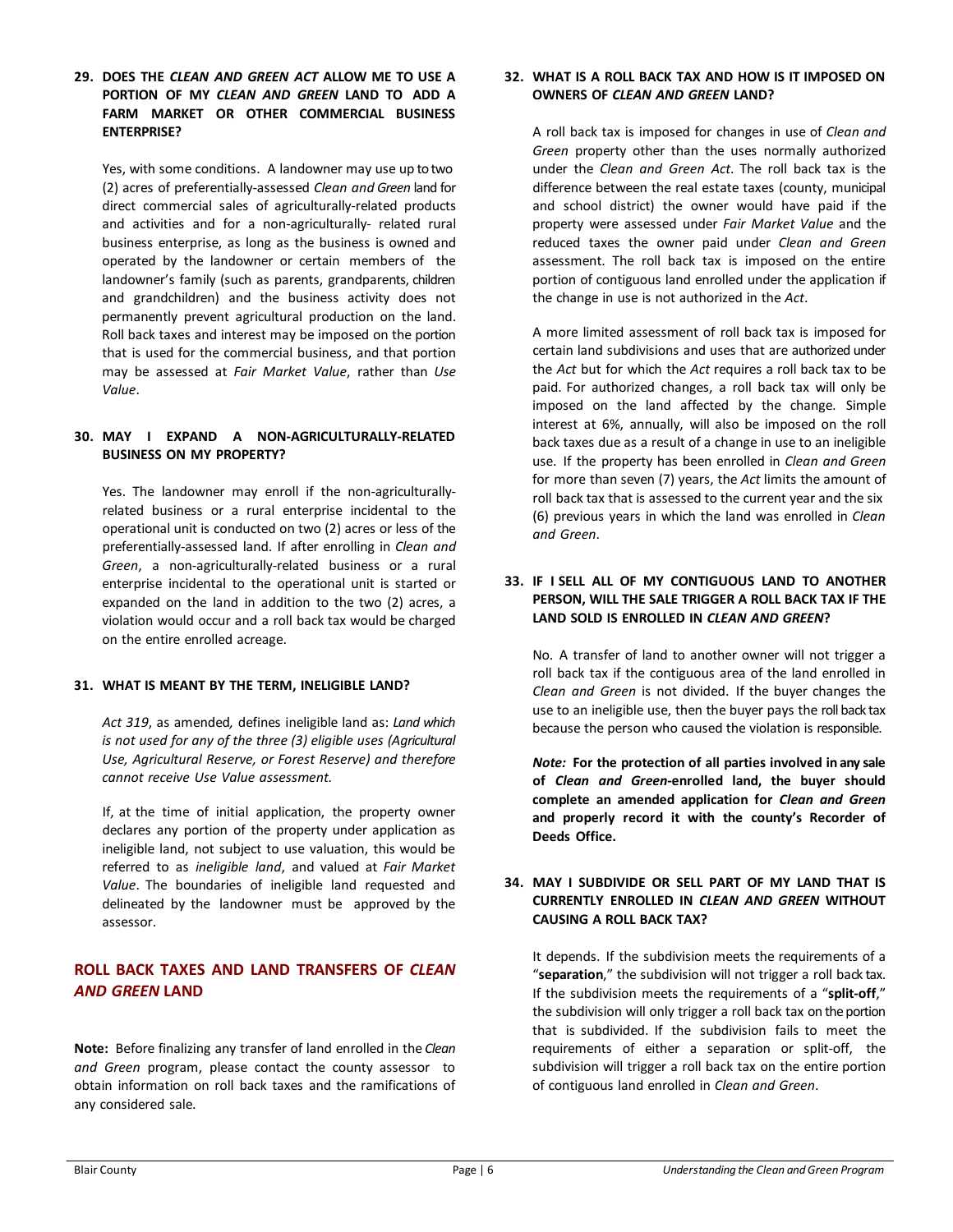In order to be a **separation** under the *Act*, each of the land tracts resulting from the subdivision must individually meet the minimum eligibility requirements for *Clean and Green*.

In order to be a **split-off** under the *Act*, all of the following requirements must be met. The amount of land split off must not be more than two (2) acres each year (the *Act* allows the owner to split off the minimum lot size in cases where the local zoning ordinance requires a minimum lot size between two and three acres). The total amount of acreage split off must not be greater than 10 acres or 10% of the contiguous acreage enrolled under the application, whichever is less. The owner of the split-off land may not use the land for any purpose other than uses associated with land enrolled in *Clean and Green* (*Agricultural Use*, *Agricultural Reserve*, or *Forest Reserve*) and construction of a residential dwelling that the owner will occupy.

### **35. DOES THE** *CLEAN AND GREEN ACT* **PLACE REQUIREMENTS ON PERSONS RECEIVING LANDS THROUGH A SEPARATION OR SPLIT-OFF?**

Yes. The person receiving a separated tract may only use his or her property in a manner that complies with the requirements that are imposed generally on *Clean and Green* lands. The person receiving a split-off tract may only use his or her property to perform activities consistent with land enrolled in *Clean and Green* or to construct a residential dwelling, which he or she will occupy. A roll back tax will be triggered by the failure of the owner of the separated or split-off land to meet the requirements that the *Act* imposes.

**36. WHAT IF I PERFORM A PROPER SEPARATION OR SPLIT-OFF OF MY** *CLEAN AND GREEN* **LAND AND THE OWNER OF THE SEPARATED OR SPLIT-OFF TRACT VIOLATES THE REQUIREMENTS THAT THE** *ACT* **IMPOSES ON SEPARATED OR SPLIT-OFF TRACTS? WILL I BE LIABLE FOR ROLL BACK TAXES THAT THE SEPARATED OR SPLIT-OFF OWNER TRIGGERS?**

No. Recent changes to the *Clean and Green Act* make it clear that the owner of *Clean and Green* lands who has performed a proper separation or split-off is not liable for any roll back tax that is triggered by the owner of the separated or split-off tract. If the new buyer changes the use to an ineligible use, the buyer will pay the roll back tax on all parcels included on the original application.

#### **37. MAY I OPT OUT OF THE** *CLEAN AND GREEN* **PROGRAM WITHOUT A ROLL BACK TAX EVEN IF I DO NOT CHANGE THE USE?**

No. The only way out of the program is to change the use, which triggers a roll back tax. Owners of *Clean and Green* enrolled land are required to notify the county assessor at least 30 days in advance of any change in land use to one not authorized under the *Act*. This letter of intent will trigger a roll back tax. After paying the roll back tax, the owner has the option of whether or not to continue in the program (eligible land only) or to remove all enrolled land out of the program. Remember that the maximum period a roll back tax may be charged is for the most recent seven (7) years.

# **OTHER INFORMATION YOU SHOULD KNOW ABOUT** *CLEAN AND GREEN*

#### **38. ARE THERE ANY OTHER LAND TRANSFERS THAT MAY BE PERFORMED ON** *CLEAN AND GREEN* **LANDS?**

The *Clean and Green Act* provides for several other transfers of *Clean and Green* land. These include the following:

- A. Transfers to local governments and school districts
- B. Transfers to volunteer fire companies and ambulance services
- C. Transfers to charitable organizations for recreational use
- D. Transfers to churches
- E. Transfers to nonprofit corporations for cemetery use
- F. Transfers to nonprofit corporations for recreational trail use
- G. Leases to companies for wirelesstelecommunications use

The requirements and limitations that apply, the resulting tax consequences that vary with each type of transfer, and rules governing these transfers can get complicated. **It is strongly advised that you do not attempt to do any of these transfers on your** *Clean and Green* **property unless you have consulted with your attorney.**

#### **39. MAY I APPEAL THE COUNTY'S DETERMINATION OF MY** *CLEAN AND GREEN VALUE* **JUST AS I CAN APPEAL THE COUNTY'S DETERMINATION OF** *FAIR MARKET VALUE***?**

Yes. Property owners have the right to appeal the county's determination of *Clean and Green* value to the county's Board of Assessment Appeals/Revision and Court of Common Pleas under the same appeal rights prescribed in assessment law. They may also appeal the county's decision to deny their *Clean and Green* application, assess roll back taxes, or impose penalties.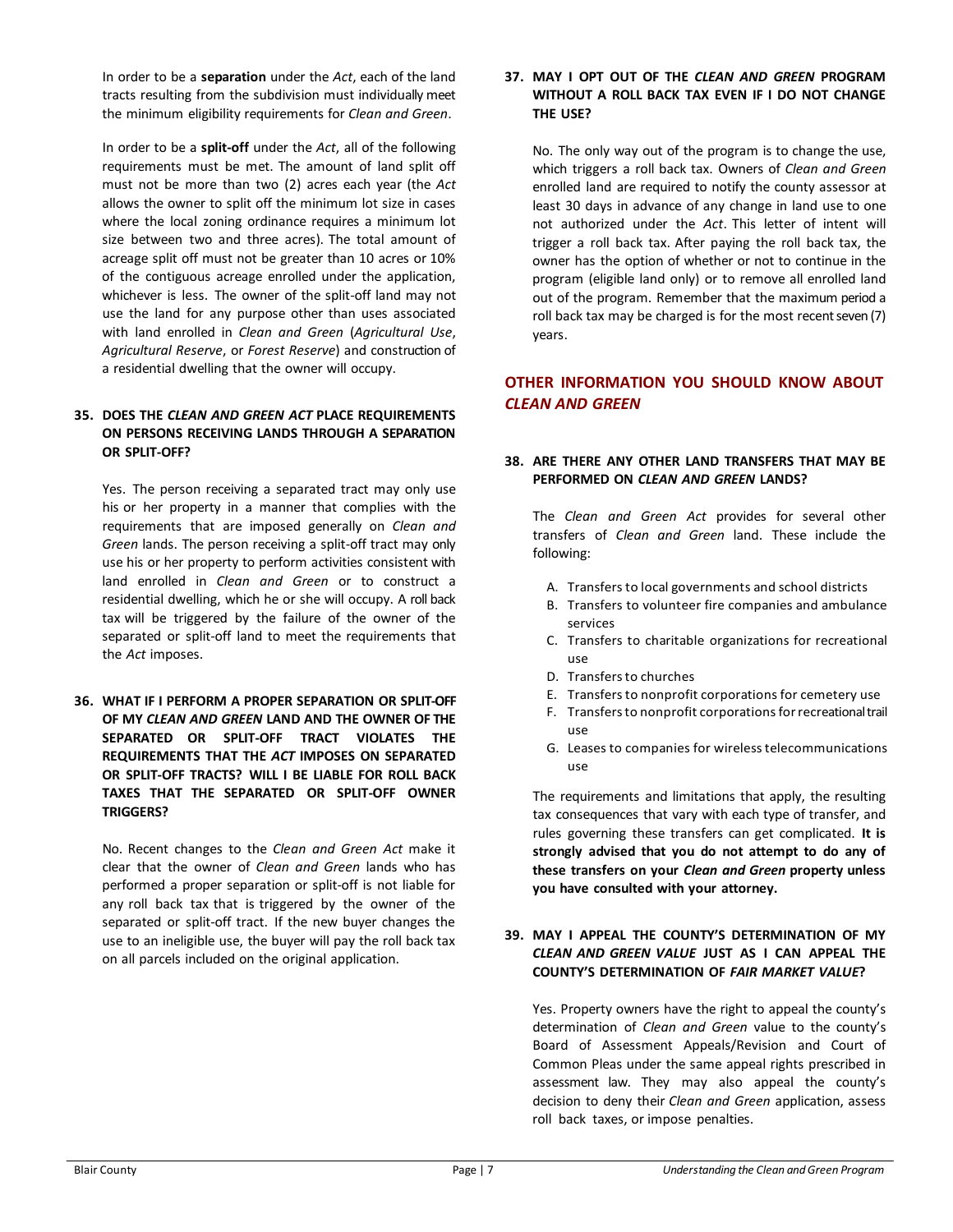#### **40. DOES THE** *CLEAN AND GREEN* **PROGRAM PUT A LIEN ON MY LAND?**

Enrollment of your land in *Clean and Green* does not automatically cause a lien to be placed on your land. However, your approved application for enrollment in *Clean and Green* will be recorded in the Recorder of Deed's Office. This recording places the public on notice that the land is enrolled in *Clean and Green*, and places potential buyers of the property on notice that they may be liable for roll back taxes if they change the use of the land to an ineligible use after they have acquired the property. Nonpayment of real estate taxes, roll back taxes, or civil penalties will result in a lien, by authorization of the Tax Claim Bureau.

#### **41. MUST I DO ANYTHING PRIOR TO TRANSFERRING ANY PORTION OF MY** *CLEAN AND GREEN* **LAND?**

Yes. The *Clean and Green Act* requires all owners of *Clean and Green* land to notify the county assessor at least 30 days in advance of any transfer of land or any change of ownership of the land. The county will require the ownerto file an amended *Clean and Green* application. Failure to provide notification may result in an assessment of a civil penalty of up to \$100. It is strongly suggested that you contact all parties involved in the transfer, notifying them that the property is enrolled in *Clean and Green*.

#### **42. MUST I DO ANYTHING PRIOR TO CHANGING THE USE OF MY** *CLEAN AND GREEN* **LAND TO ONE THAT IS NOT AUTHORIZED UNDER THE** *CLEAN AND GREEN ACT***?**

Yes. The *Clean and Green Act* requires all owners of *Clean and Green* land to notify the county assessor at least 30 days in advance of any change in land use to one not authorized under the *Act*. Failure to provide notification may result in an assessment of a civil penalty of up to \$100.

#### **43. DO** *CLEAN AND GREEN* **AMENDMENT CHANGES TO THE** *ACT* **APPLY TO LANDOWNERS ENROLLED IN** *CLEAN AND GREEN* **PRIOR TO THE DATE IN WHICH THE** *ACT***WENT INTO EFFECT?**

Yes. The amendment applies to all landowners and lands enrolled in the *Clean and Green* program regardless of the date the lands were enrolled; however, landowners are not required to submit a new application to receive the benefits that the *Act* provides, unless the land no longer meets the minimum requirements for eligibility in *Clean and Green*. Periodically, county assessors are responsible for reviewing the eligibility of *Clean and Green* properties.

#### **44. DO THE PROVISIONS OF THE** *CLEAN AND GREEN ACT* **TAKE PRIORITY OVER LOCAL ZONING OR SUBDIVISION ORDINANCES?**

No. Nothing in the *Clean and Green Act* voids or limits the requirements that the owner of *Clean and Green* land must meet under other state laws or under local zoning or land subdivision ordinances.

#### **45. WHAT HAPPENS TO THE** *CLEAN AND GREEN* **STATUS OF MY PROPERTY IF I DIE?**

The death of the owner of *Clean and Green* land should not, under normal circumstances, cause a termination of enrollment of the property in *Clean and Green*. The new owner will continue to receive a *Use Value* assessment for the property and will also be subject to the terms defined in the *Act*. If the owner's death causes the land to be subdivided exclusively among certain members of the deceased owner's family (such as parents, grandparents, children and grandchildren) and one or more of the subdivided tracts do not meet the minimum requirements for *Clean and Green*, a roll back tax is not imposed on the tracts that no longer qualify for *Clean and Green*.

#### **46. IS THERE ANY CONNECTION BETWEEN THE** *CLEAN AND GREEN* **PROGRAM, THE AGRICULTURAL SECURITY AREA PROGRAM, AND THE AGRICULTURAL LAND PRESERVATION PROGRAM?**

No. These are all separate programs that attempt to preserve Pennsylvania agricultural and forest land.

- A. The *Clean and Green* **program** provides assessment relief to a landowner who does not use his or her land for residential development or for commercial purposes other than agricultural or forest production.
- B. The **Agricultural Security Area program** is a cooperative effort of property owners and local governments to form a security area for agricultural land. The agricultural security area formed as a result of this effort helps to prevent use of local governmental authority to impose ordinances to restrict agricultural activities or condemn farmland within agricultural security areas.
- C. The **Agricultural Land Preservation program** allows state and local governments to purchase conservation easements of farms in agricultural security areas to preserve these farms for future use in agricultural production.

Eligibility of land for *Clean and Green* assessment is not dependent upon participation in the agricultural security area program or agricultural land preservation program.